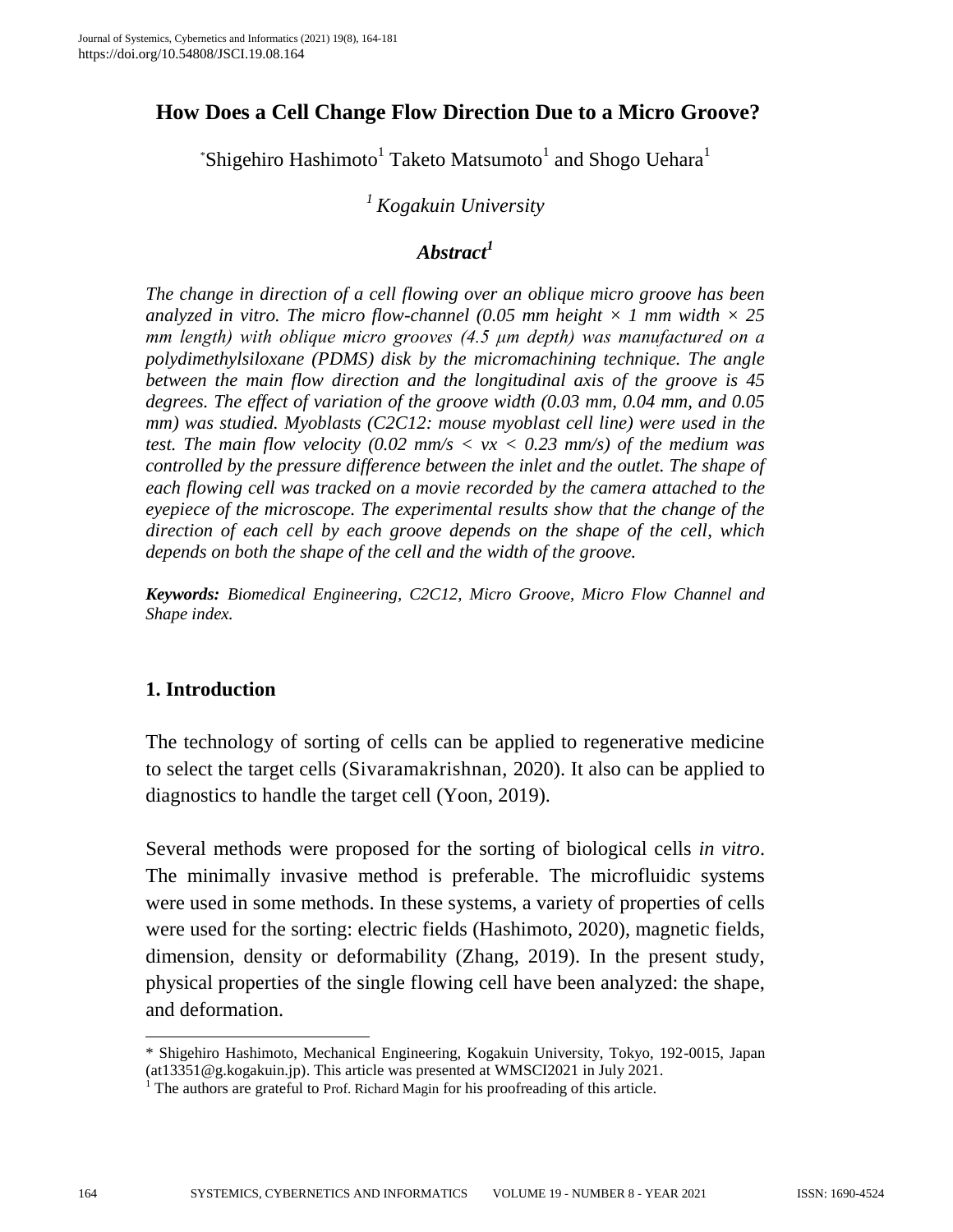To capture the target cell, several kinds of morphology were designed in the microfluidic systems: electrodes (Hashimoto, 2020), micro slits (Takahashi, 2016) (Takahashi, 2017), micro holes (Hashimoto, 2014), or micro grooves (Takahashi, 2016). The photolithography technique enables manufacturing the micro-topography (Carlsen, 2020). The movement of each cell can change at the groove on the bottom wall of the flow channel (Hashimoto, 2019).

In the present study, the movement of a single cell flowing over the micro groove, which is manufactured by the photolithography technique, was analyzed *in vitro*.

### **2. Methods**

### **2.1. Flow Channel with Micro Grooves on Bottom**

For changing the movement of each flowing cell, three micro grooves of rectangular shapes (the depth of 4.5 μm depth, and 0.2 mm length) have been fabricated on the surface of the polydimethylsiloxane (PDMS) plate with the photolithography technique (Hashimoto, 2019). The grooves are arranged on the bottom of the micro flow channel. The angle between the main flow direction and the longitudinal axis of the groove is 45 degrees. As to the serial groove arrangement from upstream to downstream, variation has been made on the width (*w*) of the groove: 0.03 mm, 0.04 mm, and 0.05 mm (Figure 1).

Both the upper and the lower PDMS plates were exposed to the oxygen gas  $(0.1 \text{ Pa}, 30 \text{ cm}^3/\text{min})$  in the reactive ion etching system (FA-1) (oxygen plasma ashing, 50 W, for thirty seconds). Immediately after ashing, the upper disk adheres (plasma bonding) to the lower disk to make the flow path (0.05 mm height  $\times$  1 mm width  $\times$  25 mm length) between them. The flow channel is placed on the stage of the inverted phase-contrast microscope (IX71, Olympus Co., Ltd., Tokyo).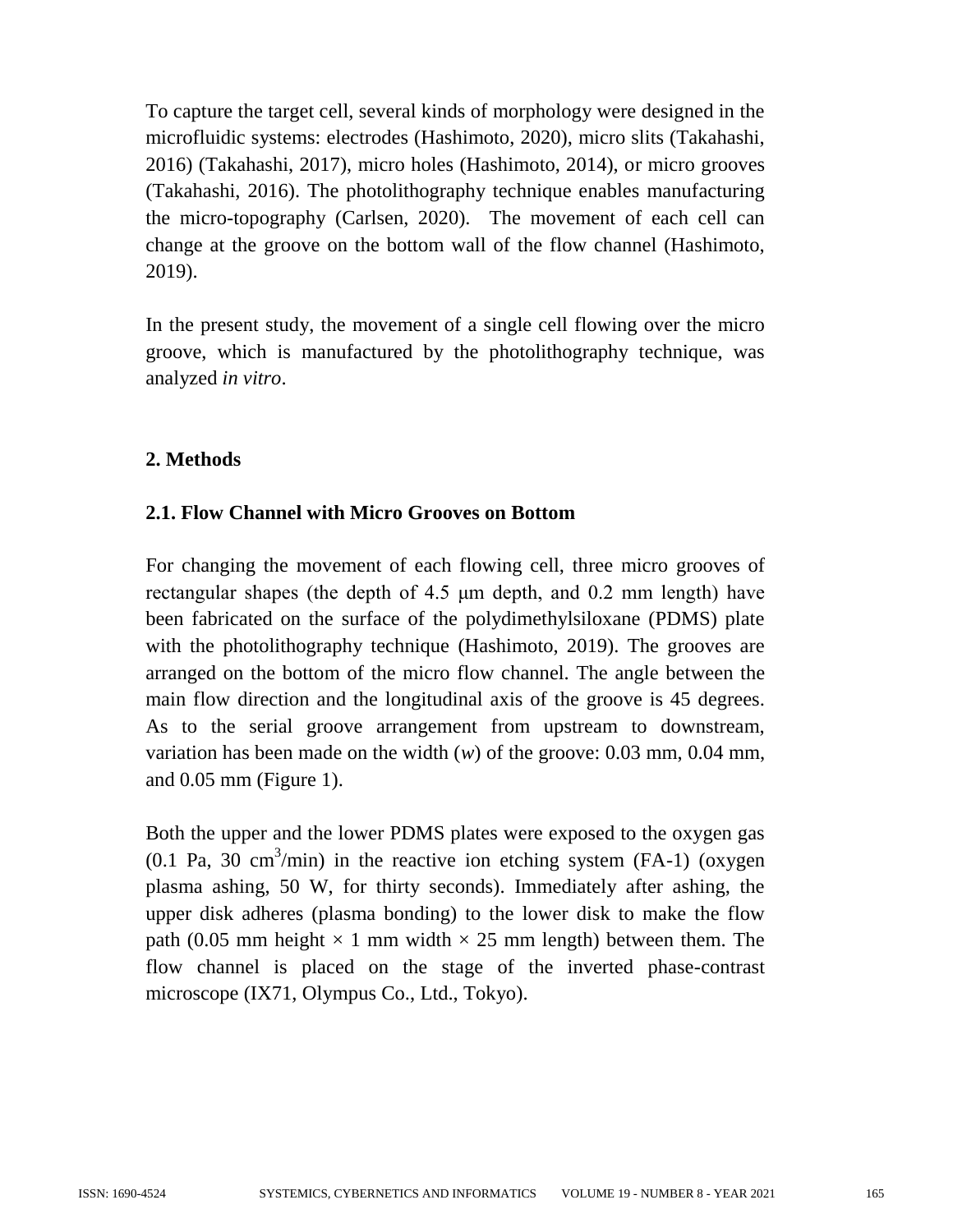



**Figure 1:** Trace of cell (No. 1) flowing (from left to right) over three grooves.

### **2.2. Cell Flow Test**

C2C12 (passage  $\langle 10, \text{ mouse myoblast cell line originated with cross-} \rangle$ striated muscle of C3H mouse) was used in the test. Cells were pre-cultured with the D-MEM (Dulbecco's Modified Eagle's Medium) containing 10% FBS and 1% of Antibiotic-Antimycotic (penicillin, streptomycin and amphotericin B, Life Technologies) in the incubator for one week.

The inner surface of the flow channel was hydrophilized by the oxygen (30  $\text{cm}^3/\text{min}$ , 0.1 Pa) plasma ashing for one minute at 100 W by the reactive ion etching system (FA-1), and prefilled with the bovine serum albumin solution for thirty minutes at 310 K.

Just before the flow test, the cells were exfoliated from the plate of the culture dish with trypsin, and suspended in the D-MEM (Dulbecco's Modified Eagle's Medium). The suspension of cells  $(0.06 \text{ cm}^3; 4000 \text{ m}^3)$ cells/ $\text{cm}^3$ ) was poured at the inlet of the flow channel. The flow (the main flow velocity (0.02 mm/s  $\langle v_x \rangle$  < 0.23 mm/s)) occurs by the pressure difference between the inlet and the outlet. The small reservoir (the depth of 3 mm and the diameter of 5 mm) at the inlet makes the pressure head. Each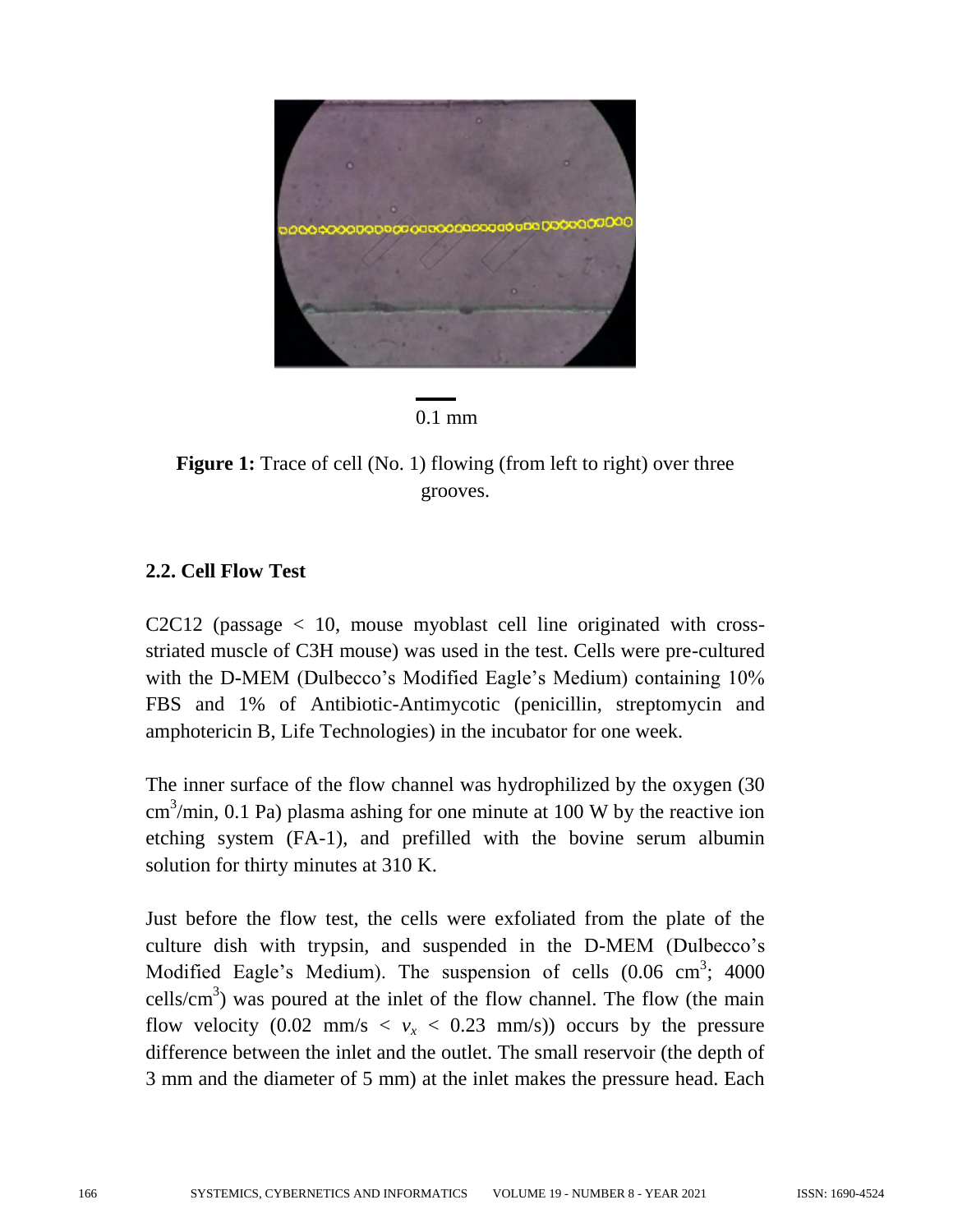cell rolling over the micro grooves was observed by the microscope, and recorded by the camera (DSC-RX100M4, Sony Corporation, Japan), which is set on the eyepiece of the microscope.

### **2.3. Analysis of Flowing Cell Shape**

" Image J" was applied to analyze the behavior of each cell. On the microscopic image, the outline of each cell was traced. The twodimensional projected area *S* of each cell was measured. The area *S* of the tracked cell varies in the groove. The change of the area in each groove was calculated as *ΔS*. The ratio of the area change was calculated as *ΔS*/*Smax*, where *Smax* is the maximum value of *S* in the groove for the tracked cell. The value of *ΔS*/*Smax* is 0.5, when the area *S* of the cell is doubled in the groove. The contour of each cell was approximated to ellipse (Figure 2). The centroid was traced to track the movement of the cell. The coordinate was defined as follows: the direction of flow is *x*, and the direction perpendicular to the flow is *y* (Figure 2). On the ellipse, the length of the major axis (*a*), and the length of the minor axis (*b*) were measured. The ratio of axes is calculated as the shape index (*P*) by Equation (1).

$$
P = 1 - b/a \tag{1}
$$

Clearly,  $P = 0$  for a circle, and as the shape of the ellipse narrows,  $a \gg b$ , such that *P* approaches to 1. The absolute value of the shape index change in each groove was calculated as *ΔP*.

The angle (−90 degrees < *θ* < 90 degrees) between the direction of the main flow of the medium and the direction of the major axis of each cell was measured for the microscopic image. When the major axis is parallel to the direction of the flow,  $\theta = 0$ . When the major axis is perpendicular to the direction of the flow,  $\theta = -90$  degrees or 90 degrees. The direction change of the major axis of the cell at each groove was measured as the acute angle (0 degrees  $<\Delta\theta$  < 90 degrees).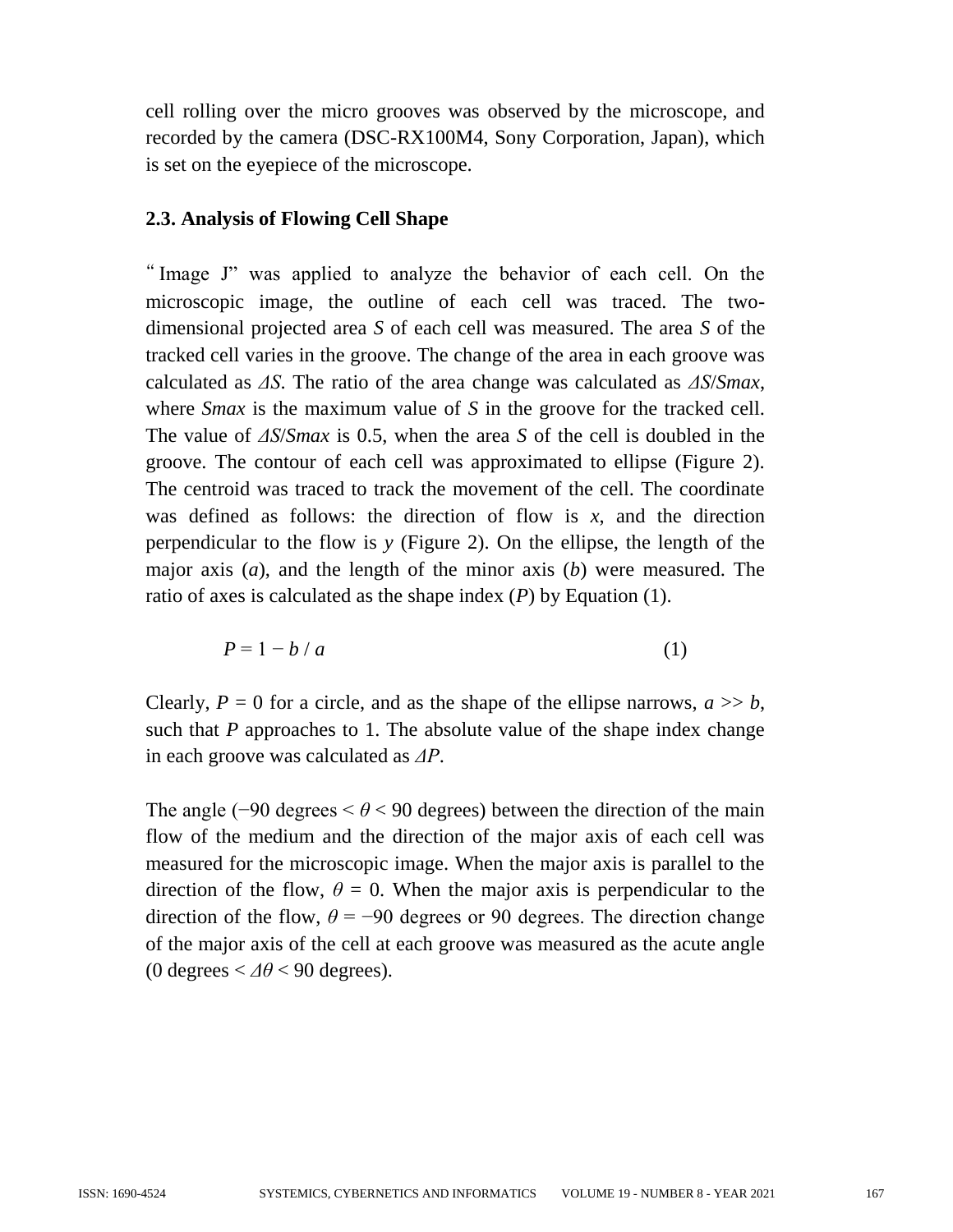

**Figure 2:** Parameters to analyze image of each single cell: contour is approximated to ellipse (major axis *a*, and minor axis *b*), angle (*θ*) between major axis (*a*) and flow direction (*x*).

### **3. Results**

The tracing of the contour of each cell is exemplified in Figure 2. The tracking of the shape index (*P*) of each cell is illustrated in Figures 3a, 4a, and 5a, respectively. The tracking of the angle of the major axis of each cell is shown in Figures 3b, 4b, and 5b, respectively. The direction change of the major axis of the cell at each groove was measured as *Δθ* (Figure 7). The tracking of the position of each cell is exemplified in in Figures 3c, 4c, and 5c, respectively. The stepwise movement of the cell in y direction at each groove was measured as *Δy* (Figure 8). Each movement of the cell at three grooves is illustrated in Figures 3 and 4. In Figures 3 and 4, data plot of square, rhombus, and triangle show the movement at each groove of the width: 0.03 mm, 0.04 mm, and 0.05 mm, respectively. Figure 5 shows the movement of the cell, which does not pass over three grooves. Both the shape index and the angle of the major axis fluctuate during the movement of the cell along the medium flow. The fluctuation range of the shape index of each cell is wider over grooves (< 0.3; Figures 3a and 4a) than over the flat surface  $( $0.2$ ; Figure 5a)$ . Every cell changes the direction of the movement at the groove (Figures 3c and 4c). Both the shape index and the major axis direction of each cell also change at the groove (Figures 3a, 3b, 4a, 4b). In Figures 3c, 4c, and 5c, *y* coordinate of the tracking of each cell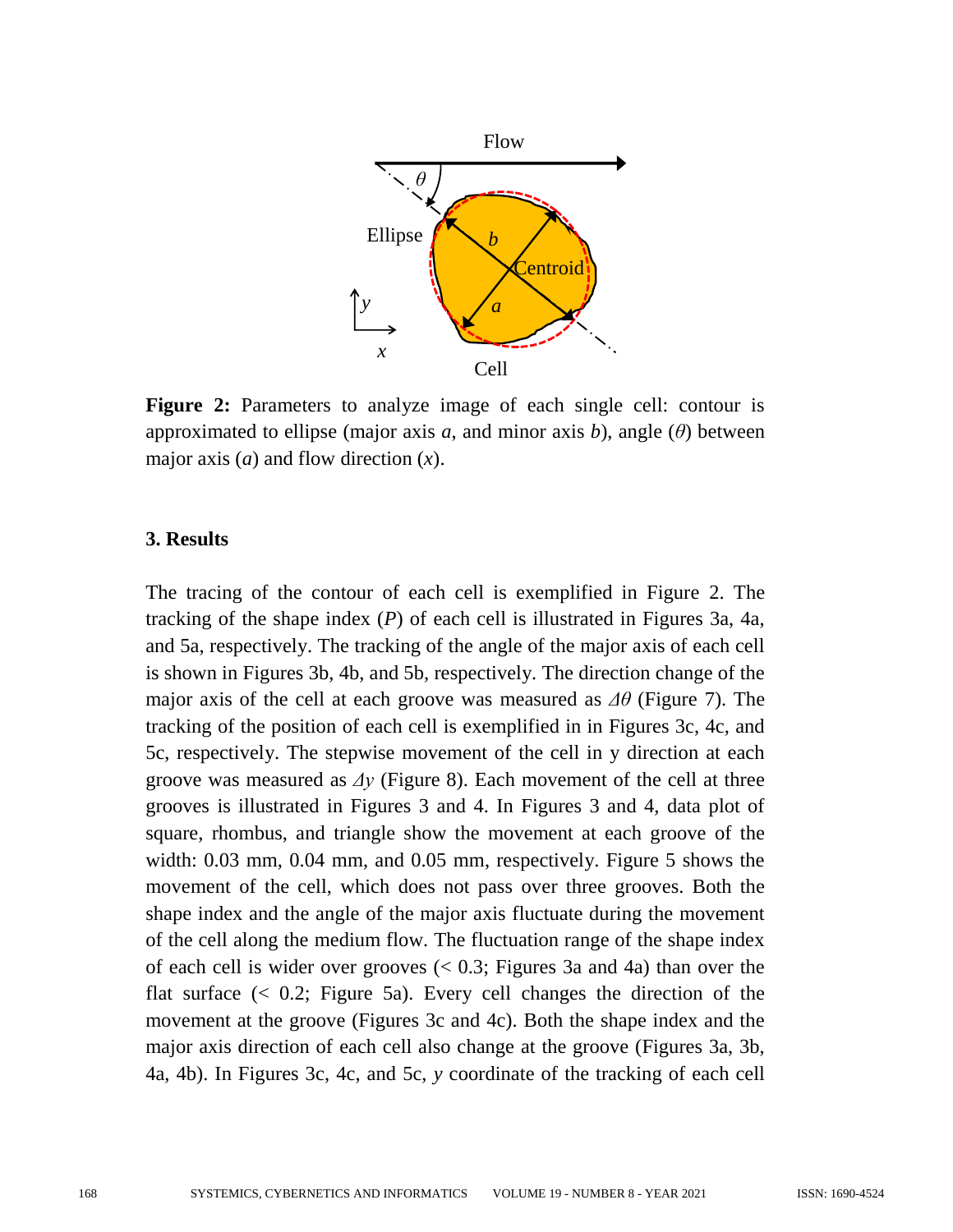shows slow increase, because the main flow direction tilts by 1.1 degrees in the image captured by the camera.



**Figure 3a:** Shape index (*P*) tracings: over groove of  $w = 0.03$  mm (square), 0.04 mm (rhombus), 0.05 mm (triangle): (No. 1).



**Figure 3b:** Angle ( $\theta$ ) tracings: over groove of  $w = 0.03$  mm (square), 0.04 mm (rhombus), 0.05 mm (triangle) (No. 1).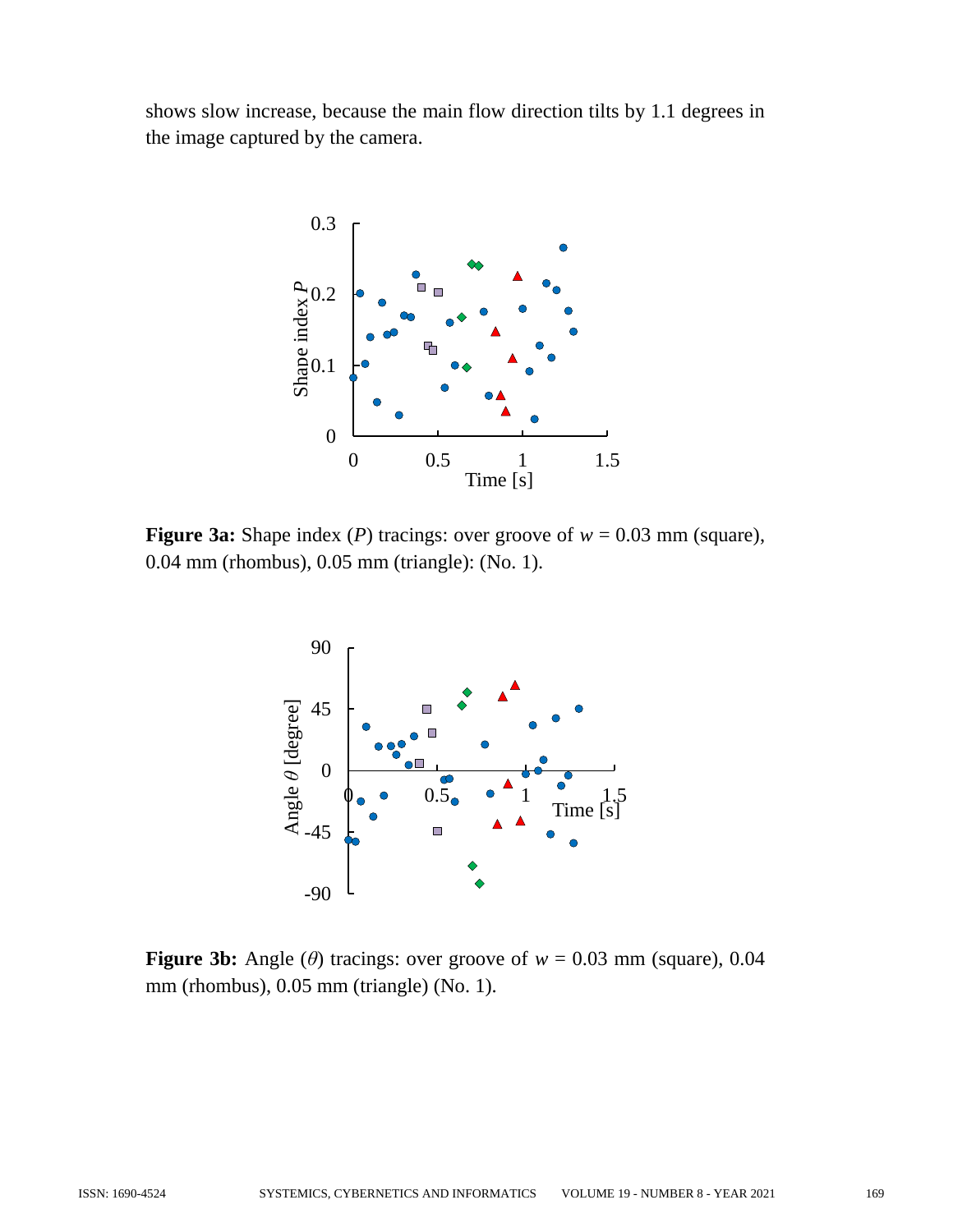

**Figure 3c:** Movement of cell: over groove of  $w = 0.03$  mm (square), 0.04 mm (rhombus), 0.05 mm (triangle) (No. 1).



**Figure 4a:** Shape index (*P*) tracings: over groove of  $w = 0.03$  mm (square), 0.04 mm (rhombus), 0.05 mm (triangle): (No. 2).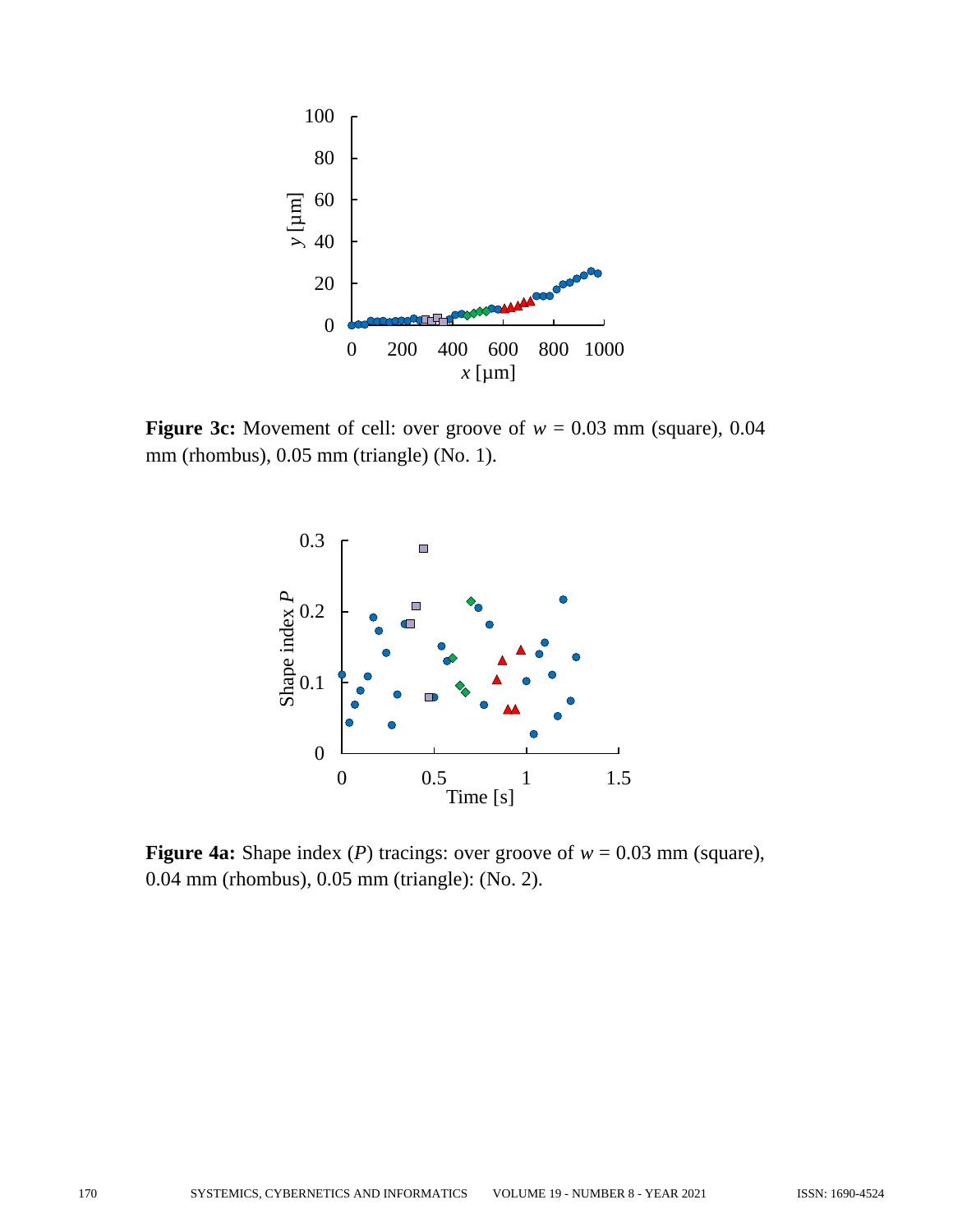

**Figure 4b:** Angle ( $\theta$ ) tracings: over groove of  $w = 0.03$  mm (square), 0.04 mm (rhombus), 0.05 mm (triangle): (No. 2).



**Figure 4c:** Movement of cell: over groove of  $w = 0.03$  mm (square), 0.04 mm (rhombus), 0.05 mm (triangle) (No. 2).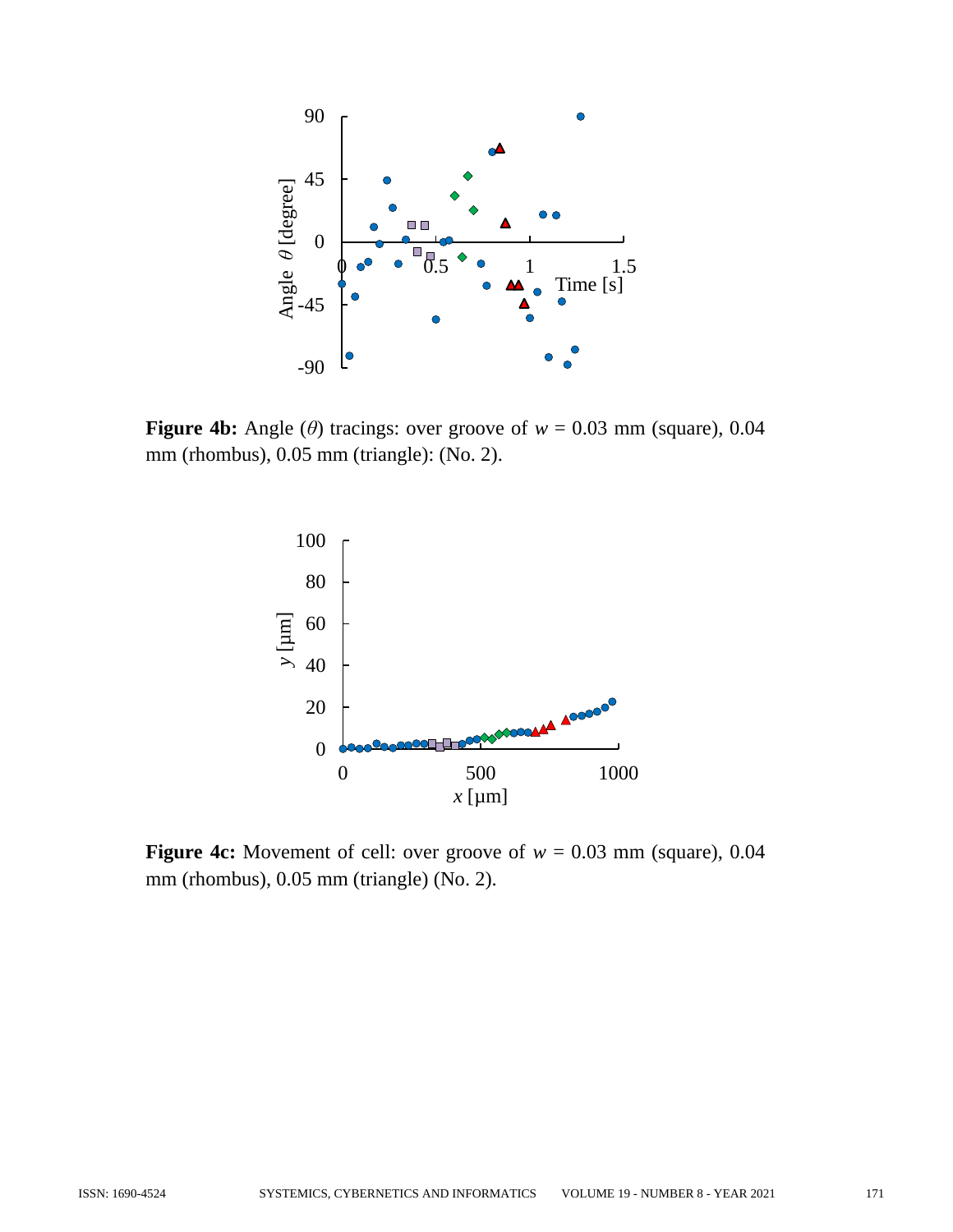

**Figure 5a:** Shape index tracings: control (No. 3).



**Figure 5b:** Angle (*θ*) tracings: control (No. 3).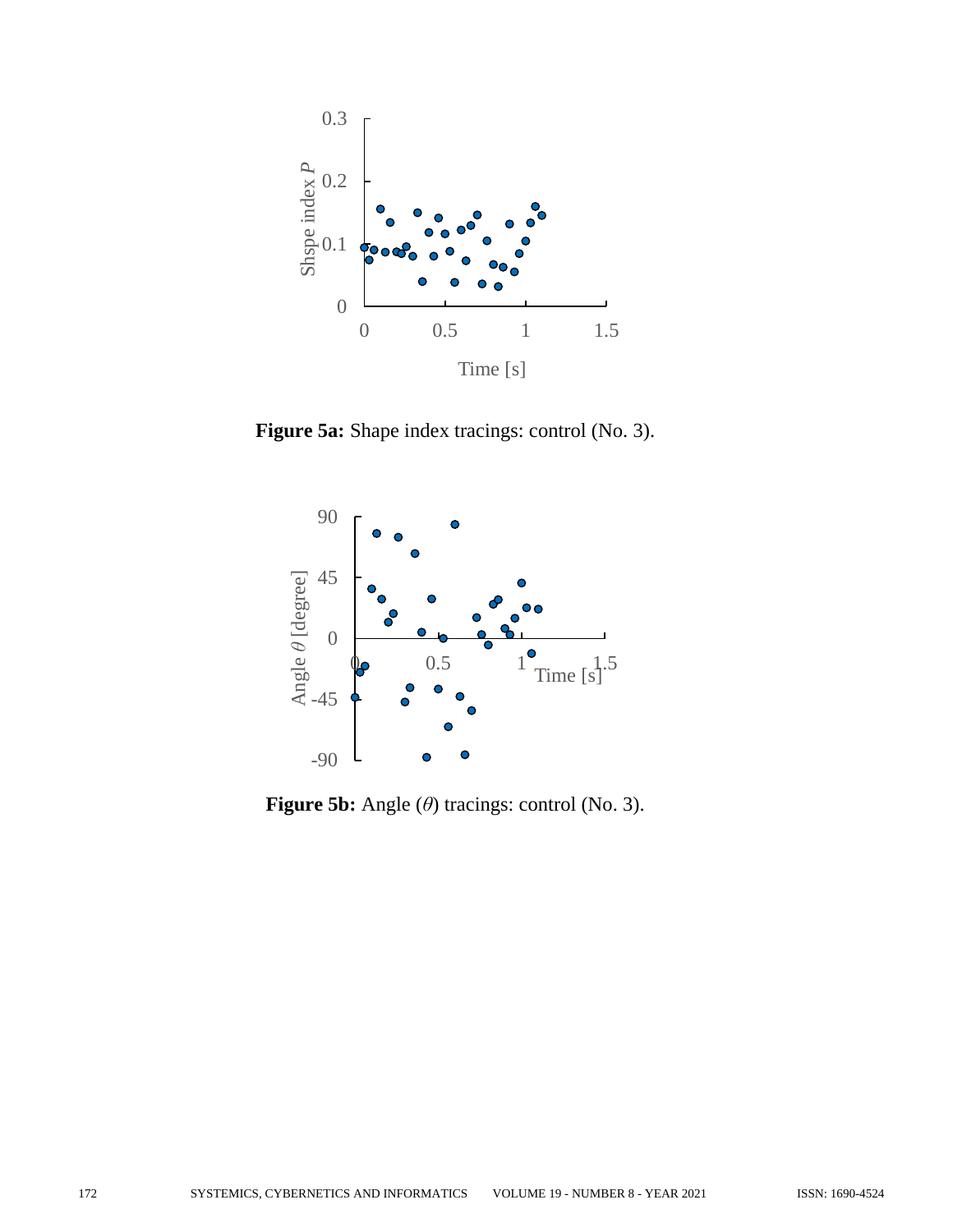

**Figure 5c:** Movement of cell: control (No. 3).

Figure 6 shows the relationship between the shape index change (*ΔP*) and the ratio of the area change (*ΔS*/*Smax*). Figure 7 shows the relationship between the angle change (*Δθ*) and the ratio of the area change (*ΔS*/*Smax*). Figure 8 shows the relationship between *y* component of the stepwise movement of the cell (*Δy*) and the ratio of the area change (*ΔS*/*Smax*). Figures 6a, 7a, and 8a show data at the groove of the width of 0.03 mm. Figures 6b, 7b, and 8b show data at the groove of the width of 0.04 mm. Figures 6c, 7c, and 8c show data at the groove of the width of 0.05 mm. The dotted line is the regression line of data in each figure (Figures 6-8). The correlation coefficient of data is calculated as r value in each figure.

The stepwise movement of the cell  $(\Delta y)$  is high around the ratio 0.3 of the area change (*ΔS*/*Smax*) in every width of the groove (Figure 8). The shape index change (*ΔP*) decreases with the ratio of the area change (*ΔS*/*Smax*) (Figure 6a) in the groove of 0.03 mm width. The angle change (*Δθ*) increases with the ratio of the area change (*ΔS*/*Smax*) (Figure 7a) in the groove of 0.03 mm width.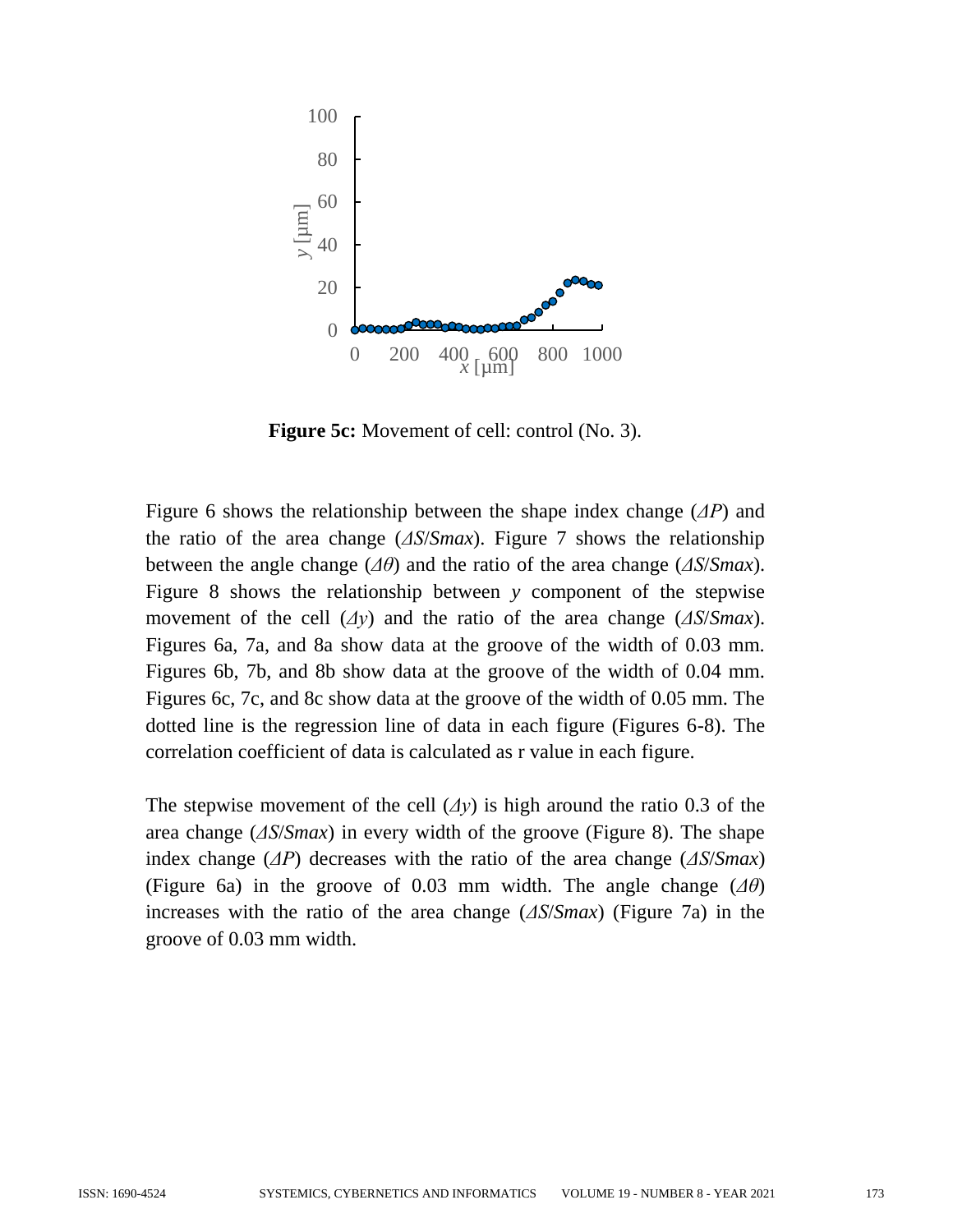

**Figure 6a:** Relationship between shape index (*ΔP*) and area (*ΔS*/*Smax*) over groove of 30 µm: dotted line, *ΔP* = − 0.13 (*ΔS*/*Smax*) + 0.17, *r* = 0.34.



**Figure 6b:** Relationship between shape index (*ΔP*) and area (*ΔS*/*Smax*) over groove of 40 µm: dotted line,  $\Delta P = -0.0013$  ( $\Delta S/Smax$ ) + 0.11,  $r = 0.003$ .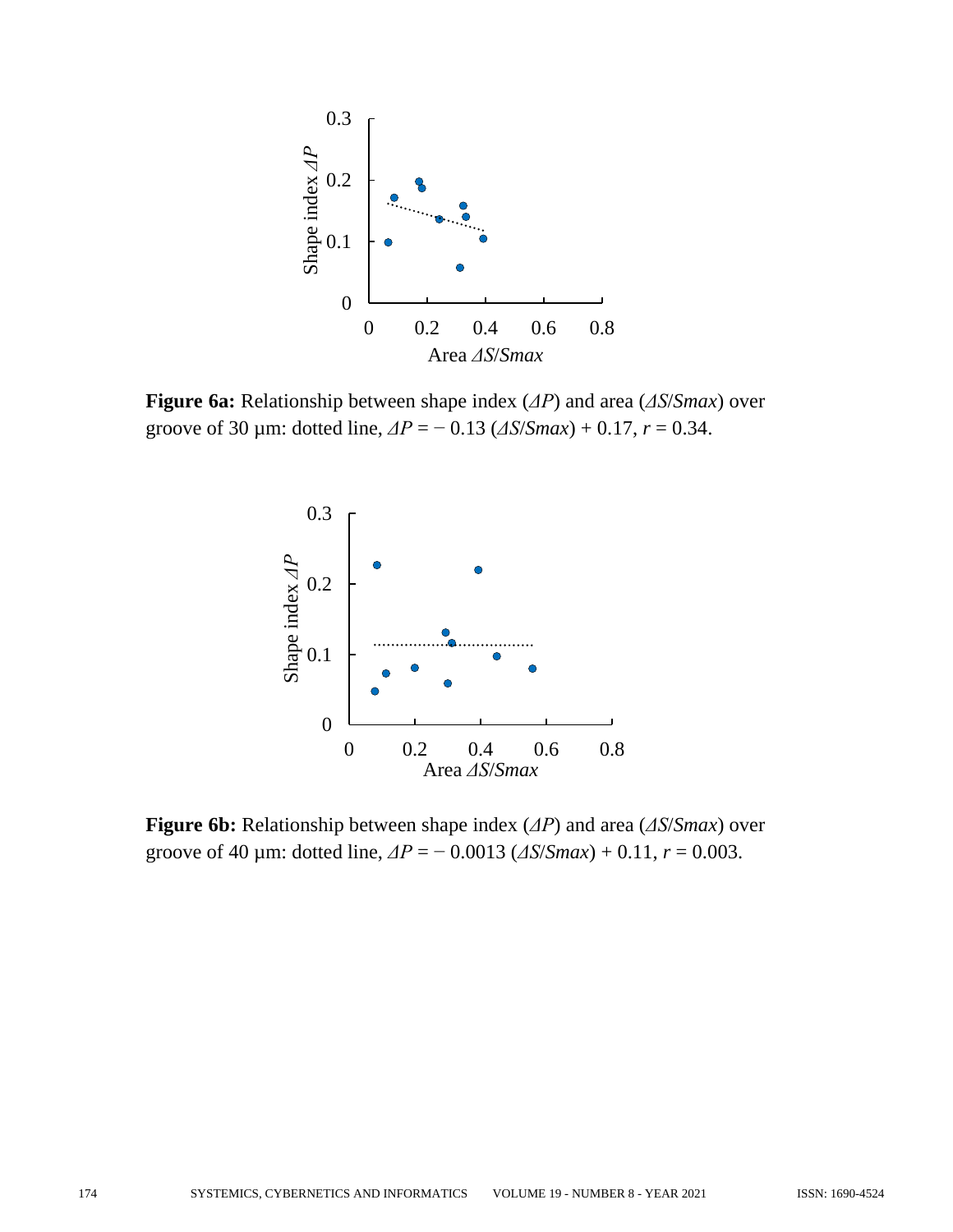

**Figure 6c:** Relationship between shape index (*ΔP*) and area (*ΔS*/*Smax*) over groove of 50 µm: dotted line, *ΔP* = 0.041 (*ΔS*/*Smax*) + 0.12, *r* = 0.14.



**Figure 7a:** Relationship between angle (*Δθ*) and area (*ΔS*/*Smax*) over groove of 30 µm: dotted line,  $\Delta\theta = 126$  ( $\Delta S/Smax$ ) + 15,  $r = 0.53$ .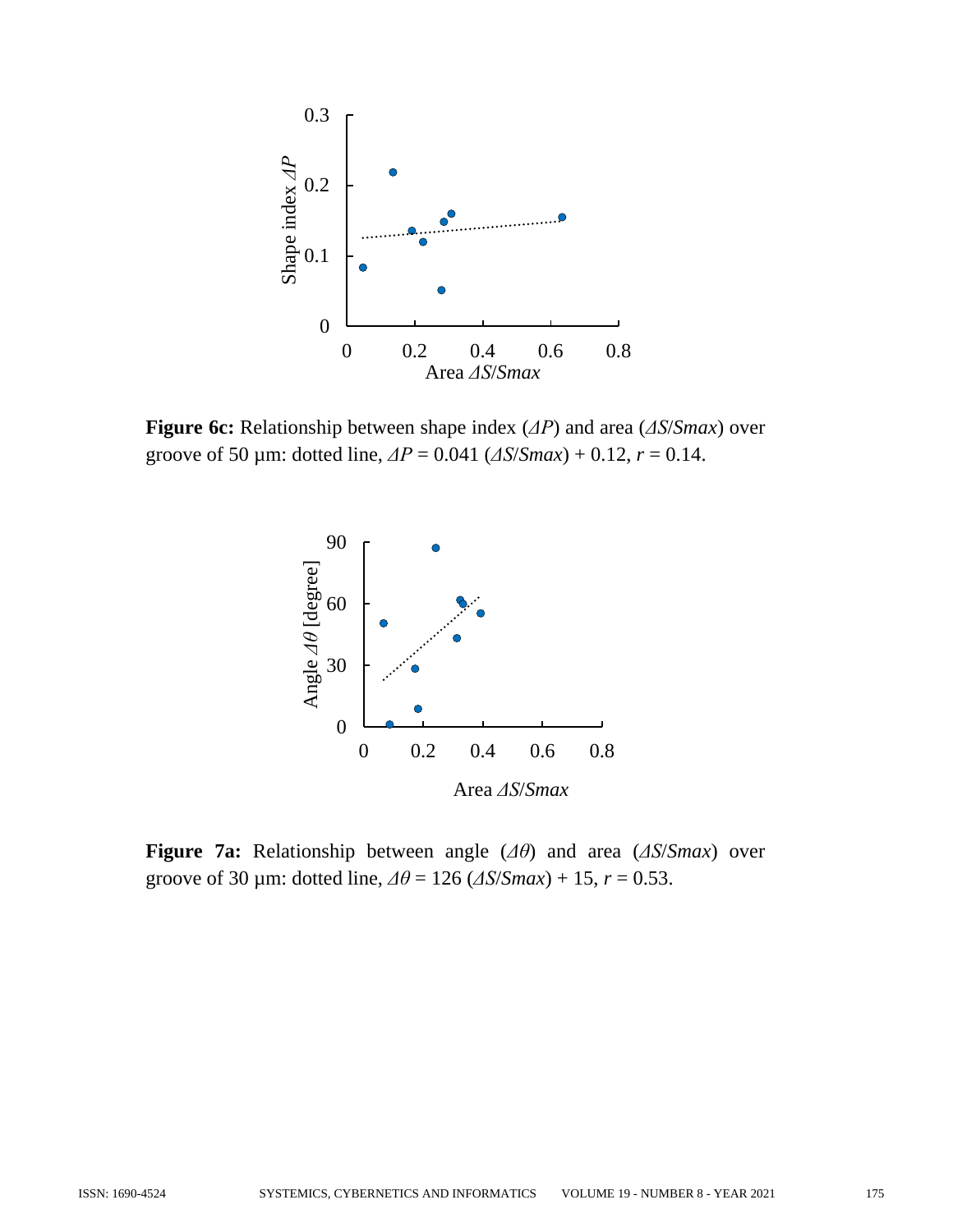

**Figure 7b:** Relationship between angle (*Δθ*) and area (*ΔS*/*Smax*) over groove of 40 µm: dotted line,  $\Delta\theta = -7.9$  ( $\Delta S/Smax$ ) + 62,  $r = 0.08$ .



**Figure 7c:** Relationship between angle (*Δθ*) and area (*ΔS*/*Smax*) over groove of 50 µm: dotted line,  $\Delta\theta = -19$  ( $\Delta S/Smax$ ) + 58,  $r = 0.14$ .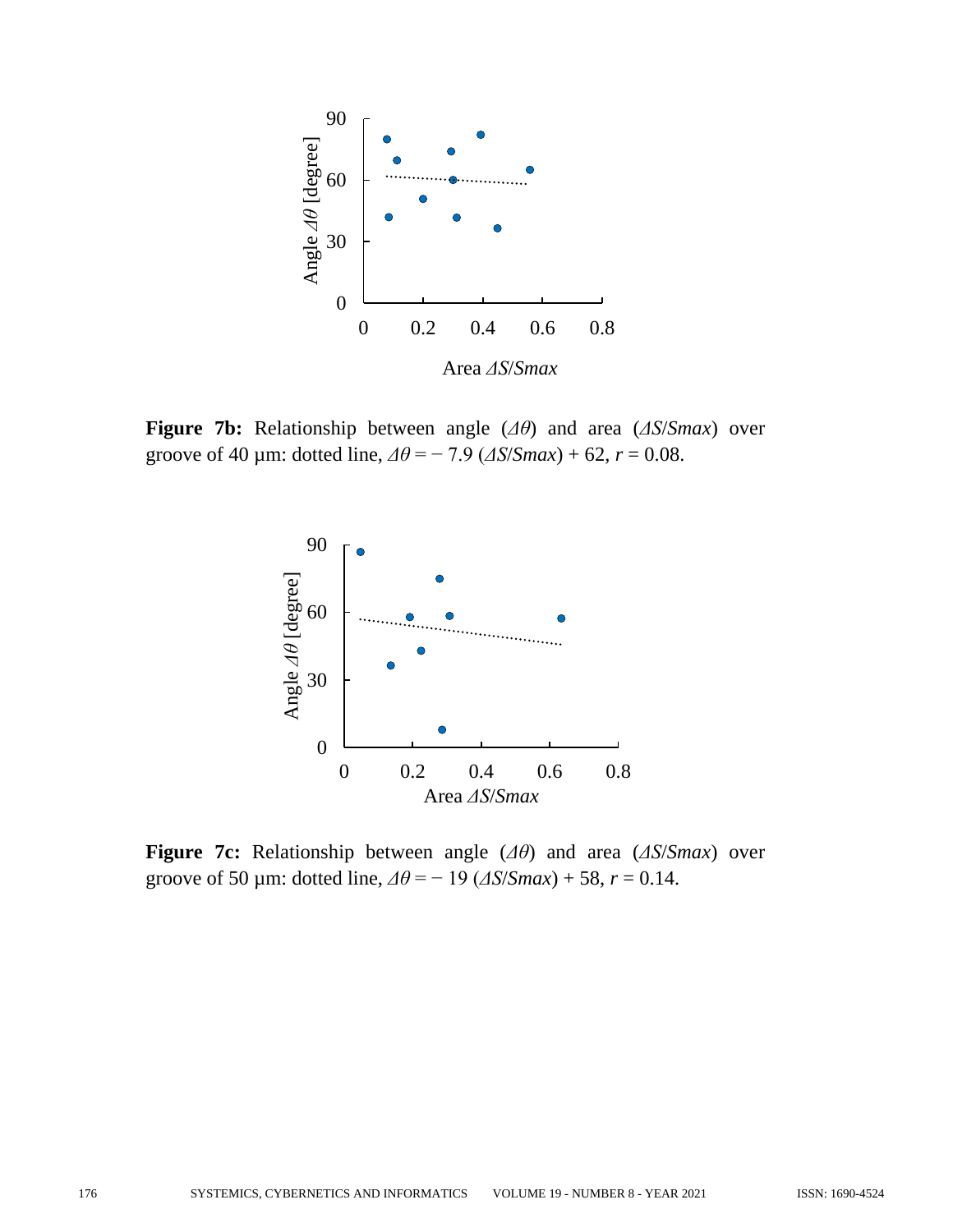

**Figure 8a**: Relationship between step (*Δy*) and area (*ΔS*/*Smax*) over groove of 30 µm: dotted line, *Δy* = 1.8 (*ΔS*/*Smax*) + 2, *r* = 0.16.



**Figure 8b:** Relationship between step (*Δy*) and area (*ΔS*/*Smax*) over groove of 40 µm: dotted line, *Δy* = − 2.3 (*ΔS*/*Smax*) + 3.9, *r* = 0.20.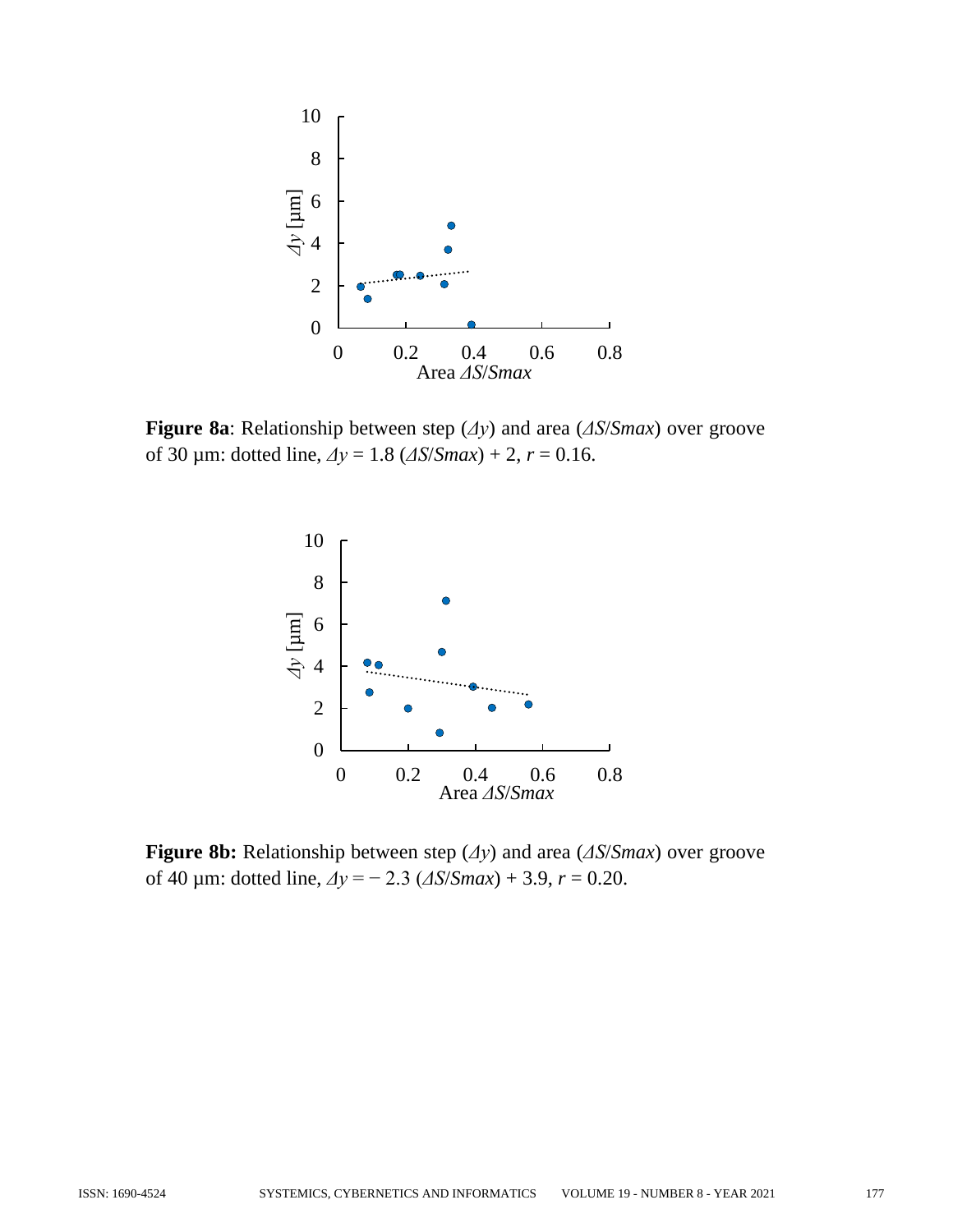

**Figure 8c:** Relationship between step (*Δy*) and area (*ΔS*/*Smax*) over groove of 50 µm: dotted line,  $\Delta y = -0.89$  (*S/Smax*) + 4.8,  $r = 0.07$ .

### **4. Discussion**

Filtration is one of the basic methods of cell sorting (LaBelle, 2021). Fluorescence techniques (Mutafopulos, 2019) were used in the previous sorting systems such as the flow cytometry technique. Non-destructive cell sorting systems, on the other hand, were designed in previous studies. The label-free methods were designed with microfluidic systems. Some of them were designed to capture cancer cells (Yoon, 2019).

Several fluid flow systems were used in the previous studies. For example, cylindrical and half-cylindrical (Hashimoto, 2014) holes were used for the trap of cells. The asymmetrical hole might be suitable for trap than the symmetrical hole. The rectangular grooves have been successfully manufactured on the wall of the micro fluid channel. The dimension of the grooves was confirmed by the laser microscope (Carlsen, 2020). The depths of the micro patterns were between  $2 \mu m$  and  $10 \mu m$  in the previous studies (Hashimoto, 2020). In the present study, the depth of the grooves is 4.5 μm, which is smaller than the diameter of the cells. The deeper hole may have the advantage to trap every cell. For the shallower trap, on the other hand, it is not easy to trap a cell. The trap of the appropriate dimension can distinguish cells. The duration of the trapped time of the cell might relate to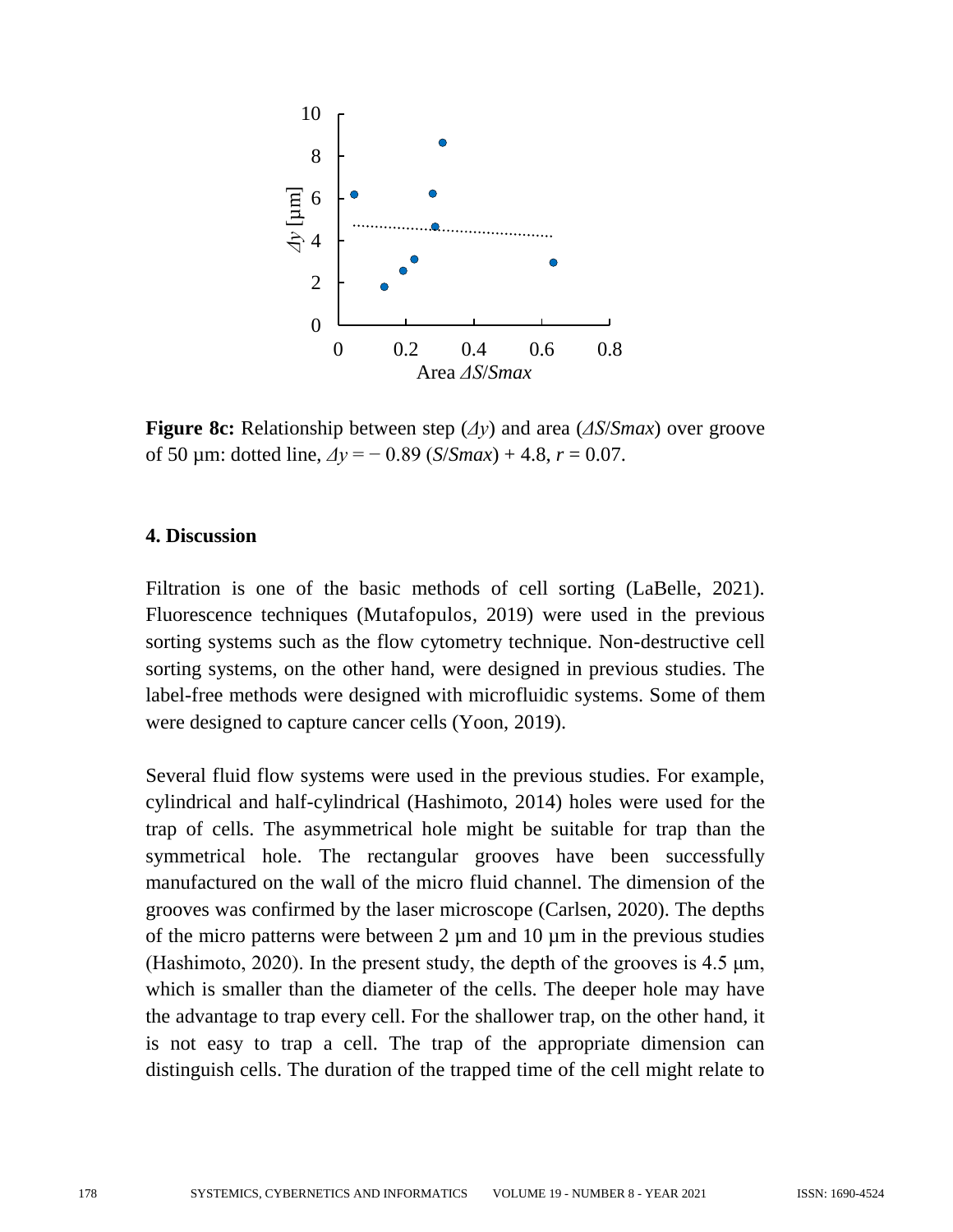the interaction between the micro hole and the cell: the affinity between the cell and the surface of the micro pattern, or deformability of the cell.

The results of the previous study show that the movement of cell travelling on the wall is modified by the oblique micro groove on the wall under the cell velocity lower than 1 mm/s (Hashimoto, 2019). The angle of 45 degrees between the longitudinal direction of the groove and the flow direction is effective to shift the streamline of the cell. The stepwise movement along the oblique groove depends on the several parameters: the diameter of cells, the width of the groove, the velocity of the cell, and the shape of the cell (Hashimoto, 2019). As the diameter of the cell decreases, the traveling length along the groove increases. The movement may be related not only to the diameter but also to deformability of the cell. The movement of flowing cell at the bottom surface of the flow channel may be related to the specific gravity of the cell: the density difference between the cell and the medium. The shifted distance of malnourished cells by the oblique groove was smaller than that of normal cells in the previous study (Hashimoto, 2019). The shape of the cell can be detected by the movement of the flowing cell over the micro groove. In the previous study, the stepwise movement increased with the increase of the angle change at the groove. The tendency was greatest in the wider groove (Hashimoto, 2021a). The two-dimensional area change of the cell relates not only to the deformation of the cell but also to the three-dimensional rotation of the cell, of which the shape deviated from a sphere.

In the present study, cells are sparsely suspended in the medium flow to reduce the interaction between cells. Cells can be sorted by the velocity change at the micro groove according to the diameter and the width of the groove. The expanded version of this study was presented at the IMECE conference in November 2021 (Hashimoto, 2021b).

### **5. Conclusions**

The micro flow-channel with oblique micro grooves has been manufactured by the micromachining technique. The mechanism of the change in movement of the flowing cell over the oblique micro groove has been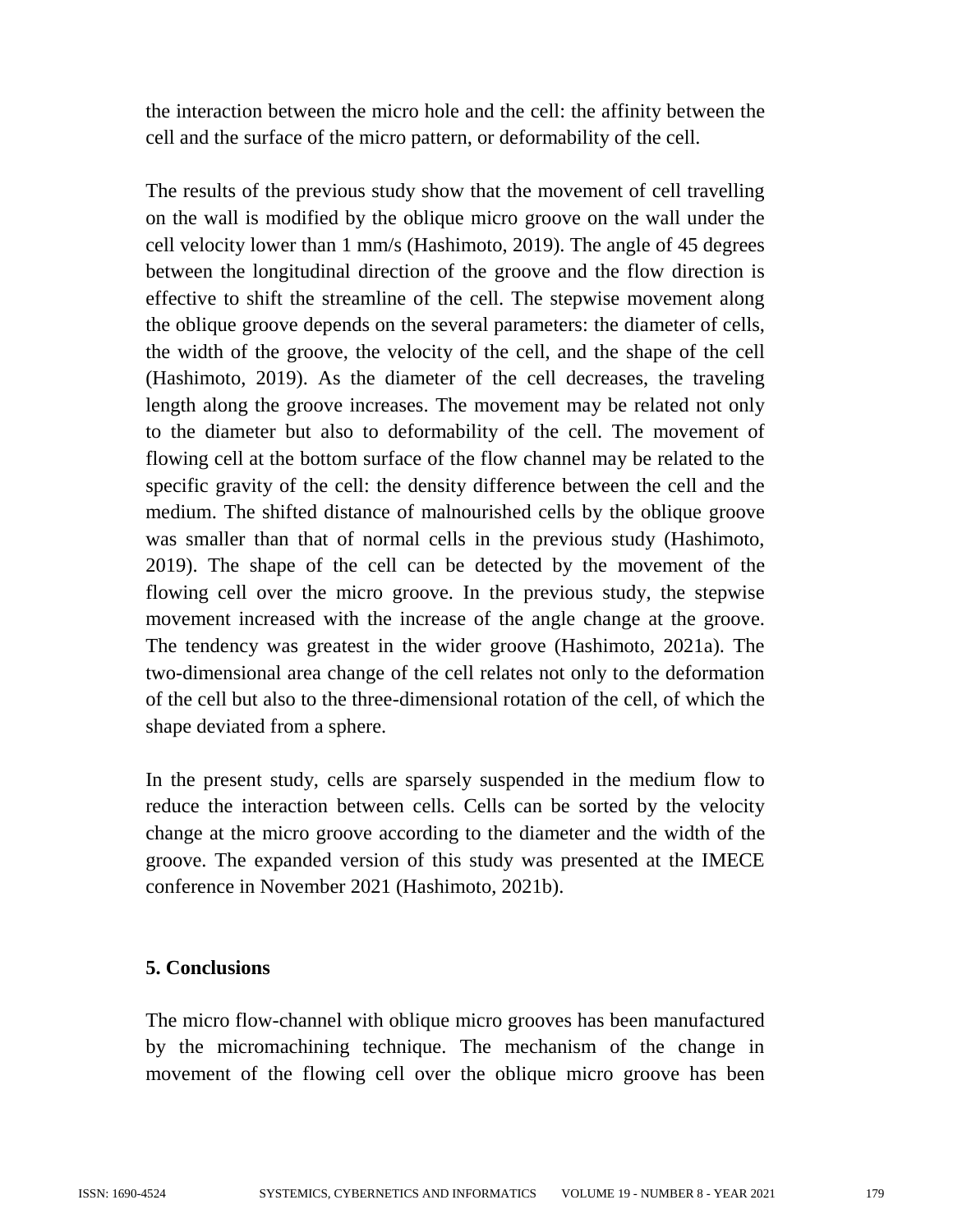analyzed. The result for each cell as it passes of a groove depends on the direction change of the major axis of the cell, which relates to the shape of the cell and the width of the groove.

#### **6. Acknowledgments**

The authors thank Mr. Akira Hayasaka and Mr. Shono Kuwabara for the help of the experiment.

#### **References**

- Carlsen, P. N. (2020). *Polydimethylsiloxane: Structure and Applications*, Nova Science Publishers, 29-94.
- Hashimoto, S., Takahashi, Y., Hino, H., Nomoto, R., & Yasuda, T. (2014). Micro Hole for Trapping Flowing Cell. *Proc. 18th World Multi-Conference on Systemics Cybernetics and Informatics, 2*, 114-119.
- Hashimoto, S., Hayasaka, A., & Endo, Y. (2019). Sorting of Cells with Flow Channel: Movement of Flowing Myoblast Cell at Oblique Micro Grooves. *Proc. 23rd World Multi-Conference on Systemics Cybernetics and Informatics, 4*, 82-87.
- Hashimoto, S., Matsuzawa, R, & Endo, Y. (2020). Analysis of Dielectrophoretic Movement of Floating Myoblast near Surface Electrodes in Flow Channel. *Proc. 11th International Multi-Conference on Complexity Informatics and Cybernetics, 2*, 13-18.
- Hashimoto, S., Kuwabara, S., Yonezawa, H., & Endo, Y. (2021a). Effect of Shape of Cell on Movement over Micro Groove in Flow Channel. *Proc. 12th International Multi-Conference on Complexity Informatics and Cybernetics, 2*, 19-24.
- Hashimoto, S., Yonezawa H., & Uehara, S. (2021b). Behavior of Cell Flowing Over Oblique Micro Rectangular Groove. *Proc. ASME 2021 International Mechanical Engineering Congress and Exposition*, IMECE2021-69696, 1-6.
- LaBelle, C. A., Massaro, A., Cortés-Llanos, B., Sims, C. E., & Allbritton, N. L. (2021). Image-Based Live Cell Sorting. *Trends in Biotechnology, 39(6)*, 613-623.
- Mutafopulos, K., Spink, P., Lofstrom, C. D., Lu, P. J., Lu, H., Sharpe, J. C., Franke, T., & Weitz, D. A. (2019). Traveling Surface Acoustic Wave (TSAW) Microfluidic Fluorescence Activated Cell Sorter (μFACS). *Lab on a Chip, 2019(19)*, 2435-2443.
- Sivaramakrishnan M., Kothandan, R., Govindarajan, D. K., Meganathan, Y., & Kandaswamy, K. (2020). Active Microfluidic Systems for Cell Sorting and Separation. *Current Opinion in Biomedical Engineering* (Edited by Truskey, G., Fu, J., Verma, R. S., Ramakrishna, S.), *13*, 60-68.
- Takahashi, Y., Hashimoto, S., Hino, H., Mizoi, A. & Noguchi, N. (2015). Micro Groove for Trapping of Flowing Cell. *Journal of Systemics, Cybernetics and Informatics, 13(3)*, 1-8.
- Takahashi, Y., Hashimoto, S., Hino, H., and Azuma, T. (2016). Design of Slit between Micro Cylindrical Pillars for Cell Sorting. *Journal of Systemics Cybernetics and Informatics, 14(6)*, 8-14.
- Takahashi, Y., Hashimoto, S., Mizoi, A., & Hino, H., (2017). Deformation of Cell Passing through Micro Slit between Micro Ridges Fabricated by Photolithography Technique. *Journal of Systemics Cybernetics and Informatics, 15(3)*, 1-9.
- Yoon, Y., Lee, J., Ra, M., Gwon, H., Lee, S., Kim, M. Y., Yoo, K. C., Sul, O., C. G., Kim, W. Y., Park, J. G., Lee, S. J., Lee, Y. Y., Choi, H. S., & Lee, S. B. (2019). Continuous Separation